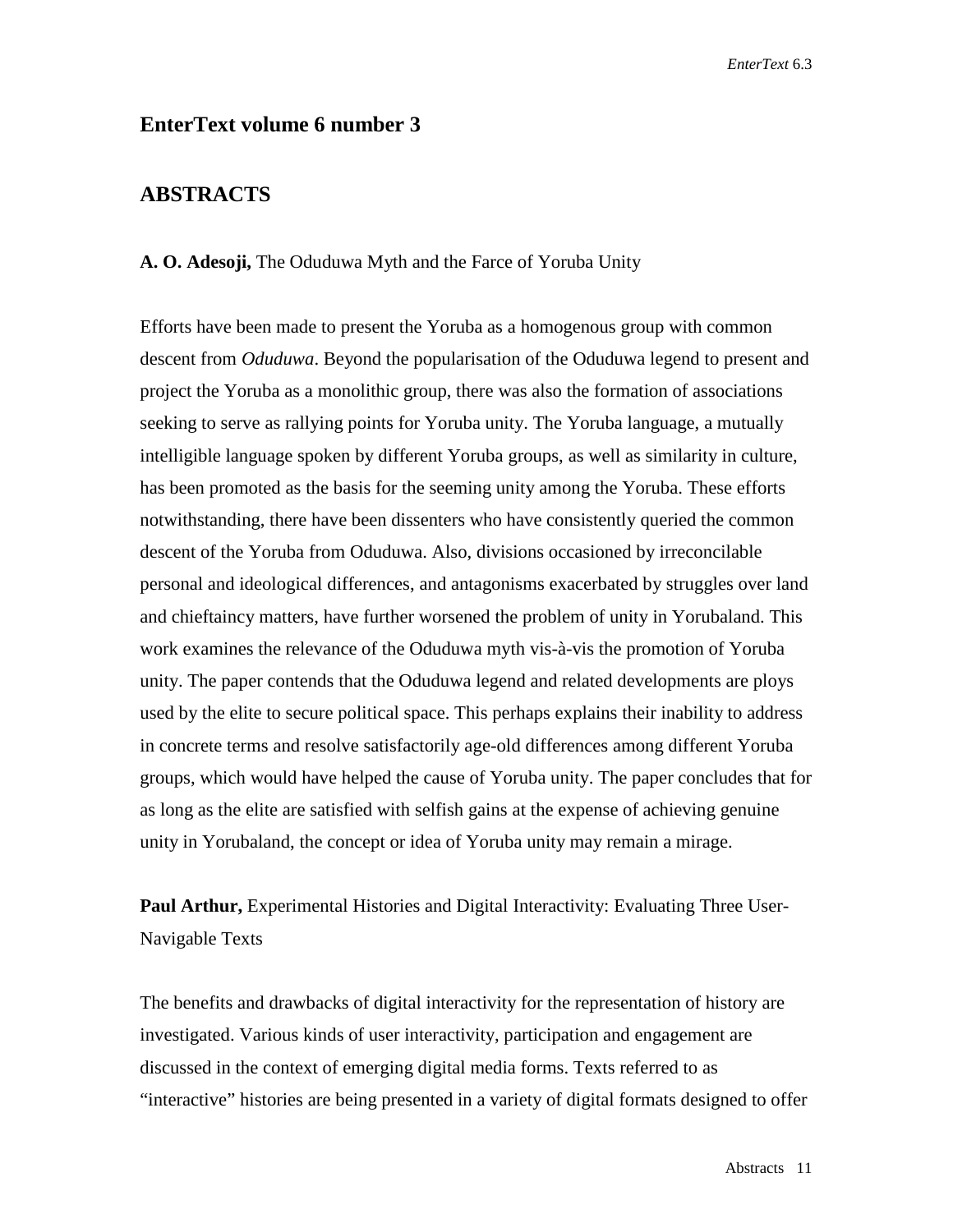participatory, immersive and engaging experiences of historical material. These works can take many forms and may be referred to in a variety of ways including multimedia documentary, interactive narrative, digital storytelling, virtual heritage, or even media art. The paper considers three examples of highly interactive digital history works that feature user navigation structures resembling computer games. The paper is written to address the need to expand the boundaries of the discussion of history to include new digital forms that have so rapidly extended narrative history's reach and potential.

**James Brogden,** Encountering the "Non-Place"

In an essay accompanying photographs, it is suggested that a broader and more ludic interrogation of "non-places" might reveal an essential paradox—that their innate qualities may reside in their current resistance to cultural definition, intervention, preservation, regeneration and valorisation. The paper seeks to reveal the contestable nature of non-place by examining its relationship to the notions of culture, latecapitalism, collective memory, representation, recovery, the counter-monument, and finally, to the notion of non-place as a potential palimpsestic "new landscape." The overarching aim is to invite a more multi-disciplinary exploration of non-place, to encourage further debate.

**Stephanie Ceraso,** Survivors' Tales: Cultural Trauma, Postmemory, and The Role of the Reader in Art Spiegelman's Visual Narratives

Art Spiegelman's *Maus* and *In The Shadow of No Towers*, "comic" books that deal with the Holocaust and 9/11, present us with an innovative, experimental model of historical representation. Spiegelman's work raises a number of provocative questions about history, subjectivity, ownership of experience, and individual/collective consciousness. Is it morally acceptable for an author to inflict the psychic strain he experiences onto the reader? What does it mean to be haunted (both individually and socially) by a traumatic past that is not our own? What is the purpose of documenting horrific events for future generations? This essay explores the disease-like effect of postmemory (the notion of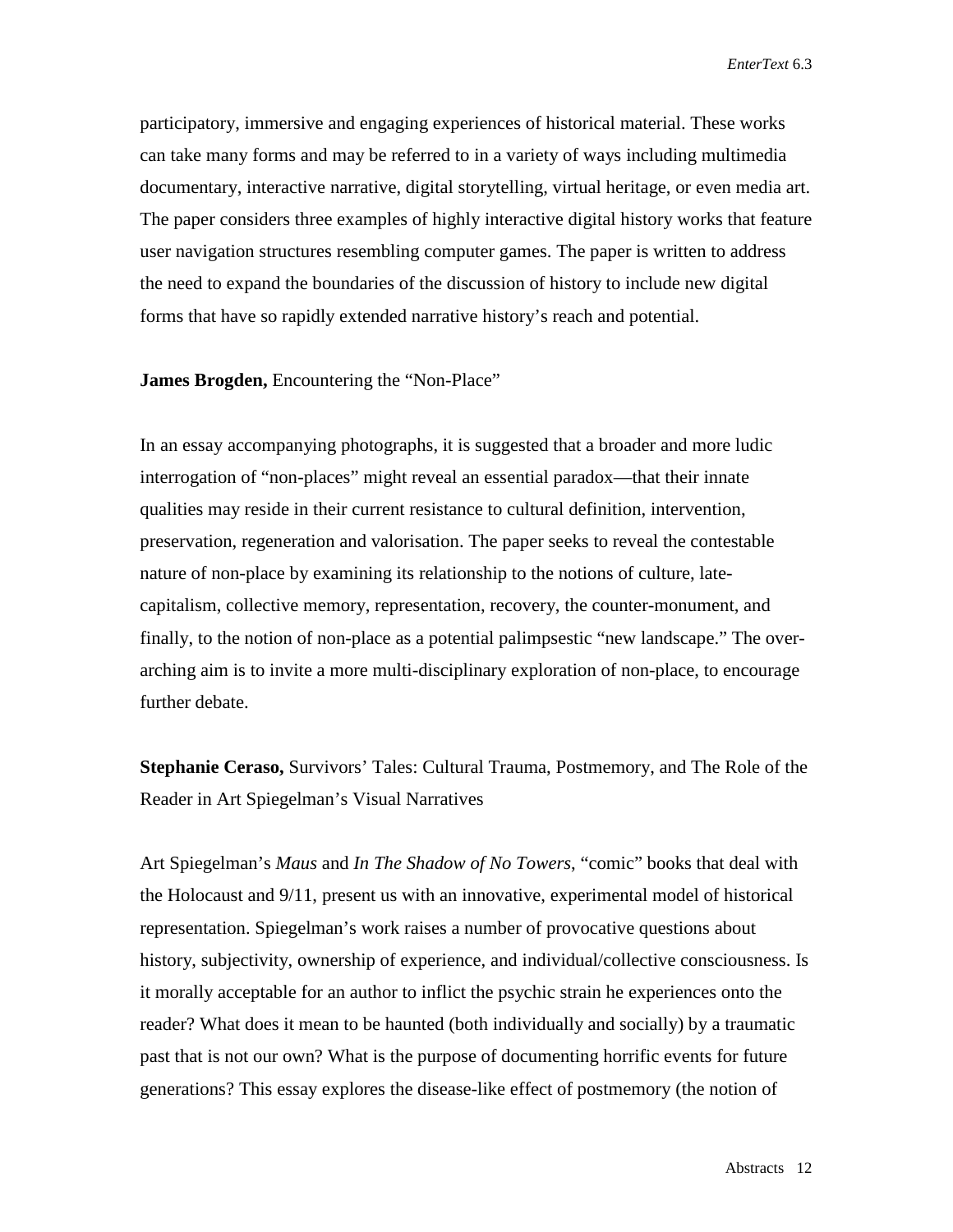being tormented by memories of trauma that one has experienced only indirectly) on Spiegelman and his readers, as well as the ethical questions that arise in *Maus* and *In The Shadow of No Towers*. Using a theoretical framework that is grounded in Foucault, Rosenblatt, and Hirsch, it is argued that the proliferation of trauma in the reader, ethical or not, plays a crucial role in the transmission of history. Spiegelman's strategic mixture of word, space, and image implicates the reader into the narrative in a way that solely visual or textual narratives simply cannot. Through an unexpected mode of historiography, Spiegelman is able to illustrate not only *how* history gets passed, filtered, fragmented, and distorted from generation to generation, but more importantly, he shows us *why* we need to remember the past in the first place.

#### **Michael Croft,** Orientation/s

Texts and paintings may embody the idea that there is a sense of displacement caused by living in others' culture and something illusory about one's identity. The westerninformed paintings have built into them Asian references, while the text *The Machine Age* alludes perhaps to childhood trauma. An assumption is that language needs to be strongly *formed* to achieve a resonance commensurate with this idea of displacement; hence, inevitably, a certain stylistic awkwardness. Of course, it could be argued that the formal characteristics of the work are simply the net result of creative striving, and the above explanation merely an attempt to locate meaning. The idea of a sealed product, excluding more than revealing, causing the reader or viewer to feel dissatisfied, is also interesting; like feeling but a guest of another's culture while investing in it as though it were one's home.

### **David Fulton,** More-than-Adequately Composed: Gunn, Doty and the AIDS Elegy

The essay considers a sub-genre of the gay elegy, the AIDS elegy, as exemplified by the poetry of Thom Gunn and Mark Doty. It argues that the sub-genre is problematic in terms of subject matter, readership, social context, quality and tone of poetic response, and treatment of generic convention, and it investigates through close readings of the two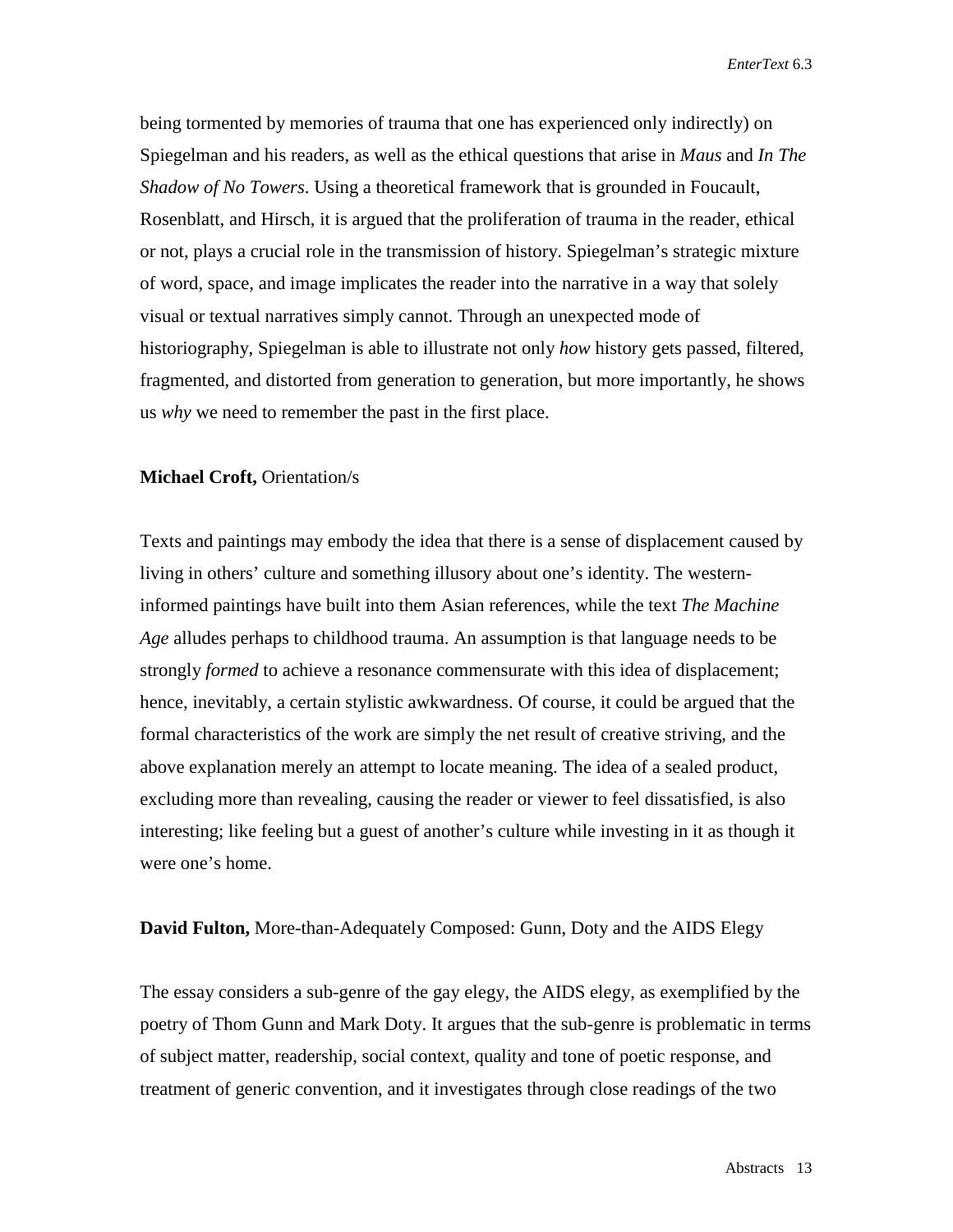bodies of work the variously effective ways in which the two poets confront these areas of difficulty.

**Timothy Gleason,** Asia in *LIFE*: The Magazine's Representation of "Its Troubles and Opportunities"

*LIFE* published a "special issue" on Asia on 31 December 1951, dealing with political, economic, and social issues. This article examines the issue's content to consider how *LIFE* portrayed Asia in the midst of the Korean War. *LIFE* exuded an air of American superiority over Asia, which was treated as exotic and in need of Western management. *LIFE*'s writers and foreign guest commentators offered unheeded warnings resulting in worsening American relations with some foreign governments. *LIFE* interested readers by using familiar content styles when America's view of Asia was largely framed by conflicts with Japan, China and North Korea.

### **Mark E. Hill and Jane Cromartie,** An Indefinite Consumer(s)

Through both its literary style and content, this work offers a preliminary philosophical interdisciplinary understanding of an indefinite consumer(s). Our view is predicated upon Deleuze's principle of *difference*: "fragments or parts whose sole relationship is sheer difference that are related to each other only in that each of them is different." Indefinite consumers are not simply historical repositories. Instead they are always incomplete, placed within the fragmentary, inconstant (fluxion, fluxional, reflux), nomadic existence of difference. An indefinite consumer both engages in the proliferation of difference, and is continuously constituted and reconstituted by it. Consequently an understanding of indefinite consumers flows from an understanding of difference and the structuring of difference. In keeping with this perspective, the fragmentary literary style used in presentation is consistent with a Nietzschean view of knowledge and truth: "Nietzsche replaced the ideal of knowledge, the discovery of the truth, with *interpretation* and *evaluation*. Interpretation establishes the 'meaning' of a phenomenon, which is always fragmentary and incomplete…."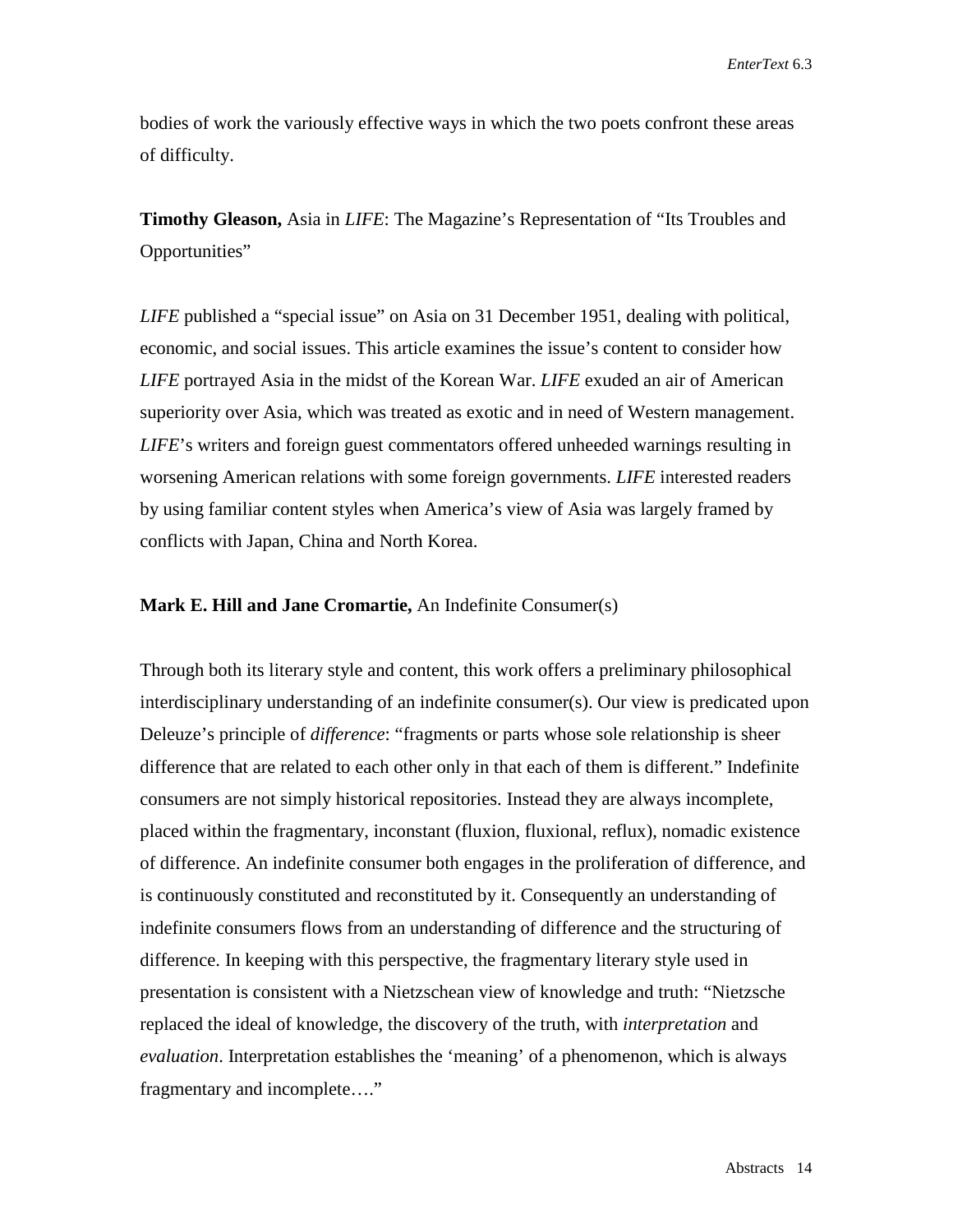**Darren Jorgensen,** What and Why was Postcyberpunk? Bruce Sterling and Greg Egan in the 1990s

In 1999 Lawrence Person coined the term postcyberpunk to describe the features of some science fiction novels. Here Person's ideas are extended in an examination focused on Greg Egan's *Quarantine* (1992) and Bruce Sterling's *Holy Fire* (1996) in order to establish the historical conditions for the new sub-genre. If postcyberpunk registers the imagination that accompanies the growth of digital technologies and genetic engineering, it does so in a different way from cyberpunk. After Person's argument that postcyberpunk heroes are not so much rebels as members of the professional class, the article examines the way in which such heroes take on the cognitions that are imagined to accompany these new technologies. These characters cognitively map their own corporate situation in a transforming world, indicating some of the anxieties attendant upon globalisation.

**Steven Michels,** Nietzsche's Frames: Esotericism and the Art of the Preface

Many consider Nietzsche to be an esoteric writer who went to great lengths to hide his true teaching from all but a select few. It is argued here, however, that Nietzsche was an author who used his creative energies to make his teachings as clear as possible to the widest possible audience. Particular attention is paid to how Nietzsche structured his books so readers might follow his message and perhaps even assist him in the goals of his new philosophy. If he was misunderstood, it was for a lack of worthy or capable individuals, not for a lack of trying on his part.

**Jennifer Rich,** "The Part is the Whole:" The Rhetoric of Historical Form in New **Historicism** 

The methodology of historical representation present in new historicist methodologies of analysis of early modern texts is critiqued. It is argued that new historicist criticism engages in a rhetorical "synecdochisation" of history, whereby a particular historical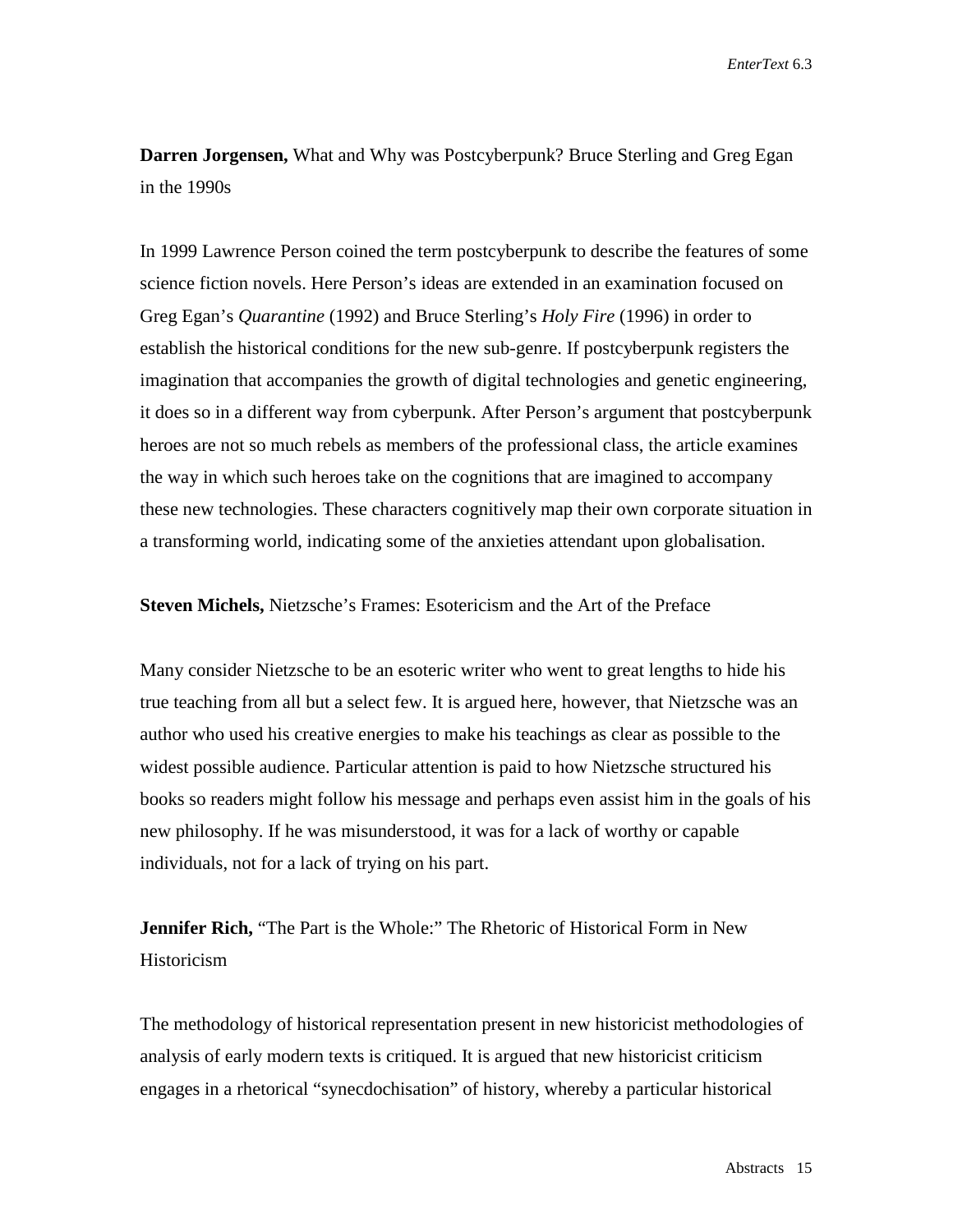moment is presented in order to stand in for and so conjure a complex of social/historical ideologies and events. Theoretically, the article makes use of Marxist historiographical critiques by such thinkers as Theodor Adorno, Georg Lukacs and Walter Benjamin to question the new historicist project of presenting a multivocal and multilogical picture of the early modern world. In order to provide a concrete discussion of this critical issue, there is a focus on a widely known article by Stephen Greenblatt—considered by some the "father" of new historicism—entitled "Invisible Bullets" and published in *Shakespearean Negotiations* (1988). Although Greenblatt's work has been the subject of numerous critiques, none has interrogated the *form* or rhetoric of his engagement with historical data; instead scholarship in this area tends to have been limited to a critique of the content of his anecdotal accounts. Thus, this is the first rhetorically-based analysis of traditional new historicist critique. As such, it makes a unique intervention into early modern studies and their relationship to rhetoric as well as Marxist theories of history and epistemology.

**David Scott,** Thoreau's "Wisdom" of the Maine Woods

This study looks at *The Maine Woods* (1864), a posthumously published work by Henry David Thoreau, a leading light in the American Transcendentalist movement. Generally the book has been neglected, overshadowed by Thoreau's much more well-known works, *A Week on the Concord and Merrimack Rivers* and *Walden.* However, in looking at *The Maine Woods,* three essays reflecting his three separate visits to the area, some important themes emerge. First is Thoreau's keen sense of Nature's awesomeness, in a spiritual as well as environmental sense. Second is his engagement with the American Indian tradition. As such, *The Maine Woods* supplements, and to some extent corrects, the Asian focus and gentle views of Nature found in his more familiar writings.

**Ron Sookram,** Immigrants to Citizens: the Indian Community in Grenada, 1857 to the Present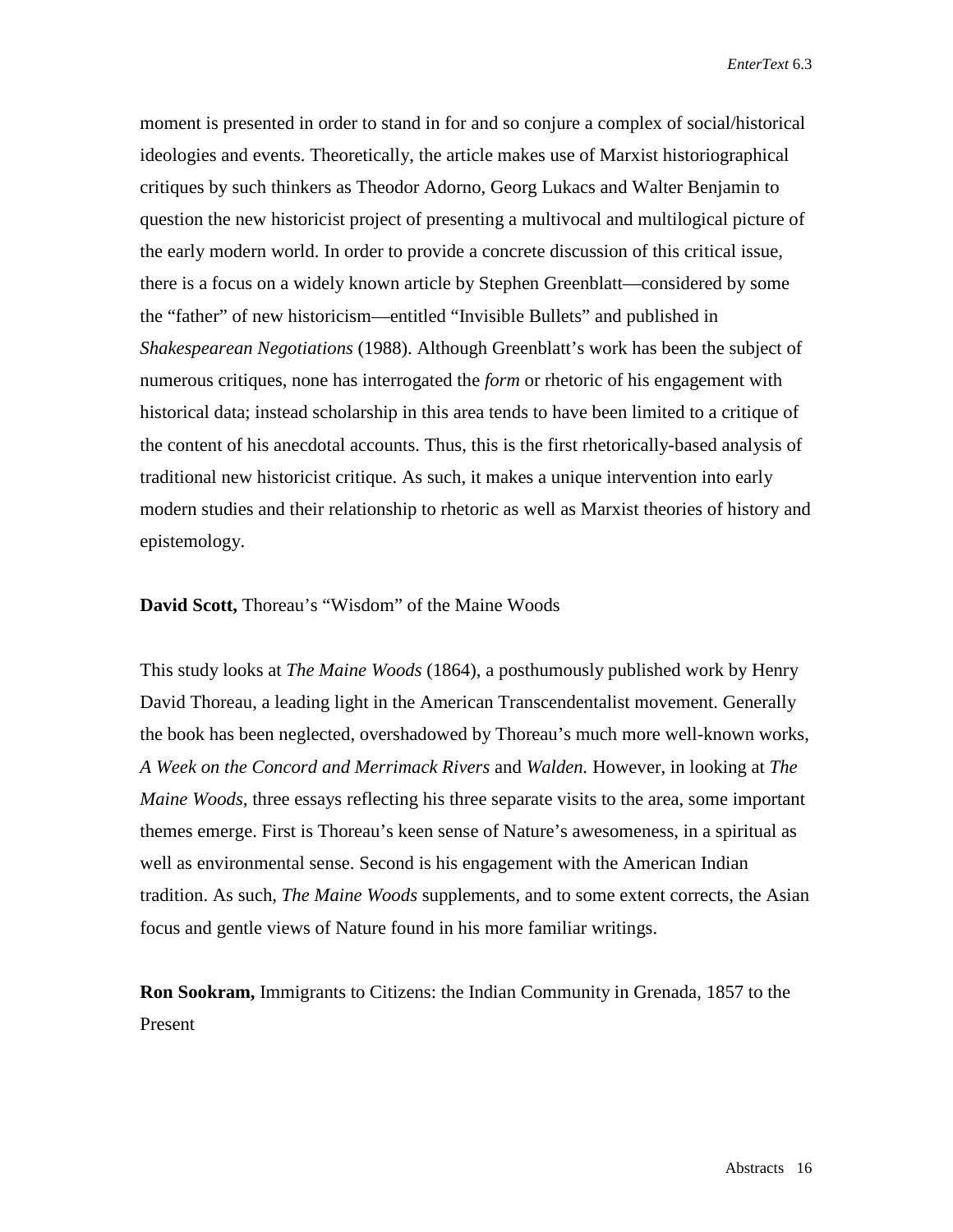A permanent Indian community was established in Grenada in the late nineteenth century. This article examines the history of this community and shows that Indians became integrated into Grenada's society to the extent that by the 1950s there was no distinct Indian cultural identity. This degree of integration also impacted on the cordial nature of race relations in Grenada. The contributions made by Indians to Grenada's history are also considered. On the basis of their integration and identification with all aspects of Grenadian life the paper concludes that Indians have progressed from the status of immigrants to citizens of Grenada.

## **Claire Spivakovsky,** Negotiations of Space: The Indigenous Prisoner and Discourse

The space of the Indigenous prisoner is unclear. Traditional accounts portray the prisoner as exiled from society, and deprived of liberty. However, recent developments show a move by correctional agencies towards inclusive practice, with renewed interest in offender rehabilitation and culturally appropriate programming. This article uses the changing face of corrections as a foil for clarifying the theoretical space of the Indigenous prisoner. Drawing on conceptualisations of space by postcolonial and Foucauldian theory, and reflecting on the concept of agency, this article argues that the space of the Indigenous offender is one of negotiation.

#### **Janice Stewart,** Shadows in a Cracked Mirror: The Spectre in *The Well of Loneliness*

This article is concerned with discursive traces of deviant subject formation elucidated by means of a reading "against the grain" of Radclyffe Hall's *The Well of Loneliness*. In particular, it presents an historical critical textual exegesis of Stephen Gordon, Hall's tragic invert, and rethinks the apparently restorative moment of "self-identification" that occurs when, following a scene of total despair in front of a mirror, Stephen locates, in a sexologist's treatise on sexual deviance, a description of a "mannish woman"—finally, a characterisation that seems to fit. The article explores the re/production, in both Hall's and various sexologists' texts, of heteronormative models of pathological gender identity narratives, and queries their purportedly liberatory intent.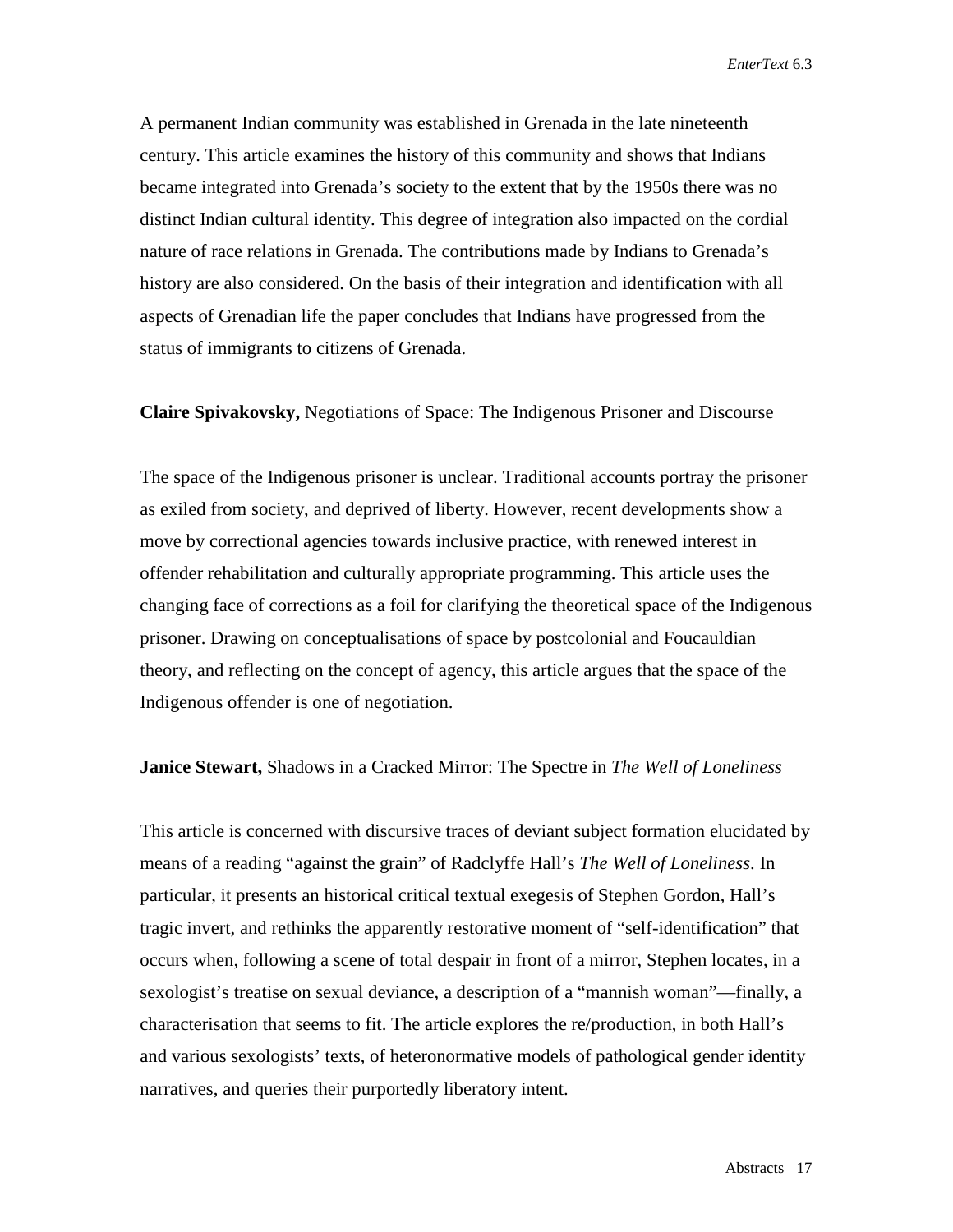#### **Vivienne Westbrook,** What Remains of Rawleigh/Raleigh/Ralegh (1554-1618)

The monumentalisation of any figure necessitates some conceptualisation, in the process of which some attributes will be lost as others are brought into sharper focus. In his seminal work *On Collective Memory*, Maurice Halbwachs argued that collective memory does not, in any case, preserve, but reconstructs the past "with the aid of the material traces, rites, texts, and traditions left behind by that past, and with the aid moreover of recent psychological and social data, that is to say, with the present." This paper explores some of the issues that attend memorialisation by focusing on some of the more prominent literary, historical and artistic representations of Sir Walter Rawleigh from the sixteenth through to the twentieth century.

# **Robert Williams,** Political Legitimacy and the Dynamics of Anti-Nuclear Protest in America

This paper provides a way to theorise the implications for political legitimacy which arise from popular protests against government policies. In particular, it is a historical study of nuclear energy dissent in the USA and utilises the method of immanent critique, a method inspired by the Marxism of the early Frankfurt School. Research on American protest against nuclear energy typically does not consider that such opposition challenges the philosophical bases of the legitimacy of the US political system. Indeed, the multiple arenas of nuclear policy-making are viewed as testimony to its legitimacy. The paper contends, however, that the two basic forms of anti-nuclear protest which emerged institutional and extra-institutional protest—challenge any presumed legitimacy of the American polity. The article frames the deep involvement of the major actors in government and industry, the effects of nuclear policy rippling through everyday life, and the influences that both empower and impede citizen participation. Three conclusions follow: (1) the legitimacy of nuclear policy-making in a liberal democracy is impoverished on its own terms by the governmental pursuit of the economic, political, and technical preconditions necessary for the atom's development; (2) from a structural